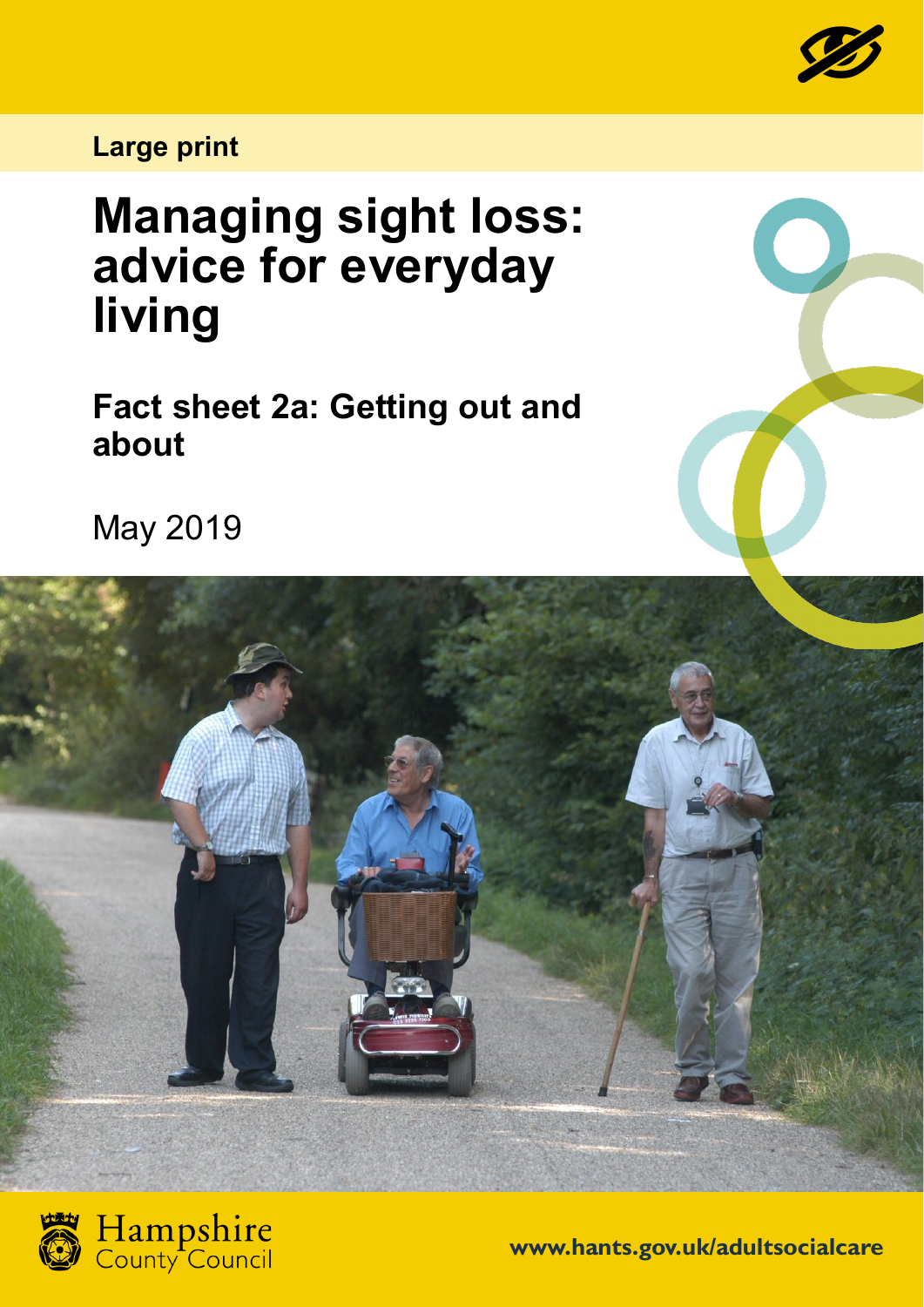## **Getting out and about – what you need to know**

As a person with a sight loss you may need to develop new strategies for doing things you have always done safely. The following notes are for general guidance and may be helpful to you.

- The first time you go to an unfamiliar area, have someone go with you. Make mental or written notes about landmarks you can use to guide you on future trips.
- Plan your routes carefully. Choose routes that present the fewest number of obstacles, dangerous crossings or complex directions. Study a map or chart (perhaps with a magnifier) and plan before you start out so you will remain orientated. Be aware of possible landmarks along your route. If you feel a bit insecure about a trip, plan to travel during daylight, when there is less congestion, or with a companion.
- Use road crossings wherever possible. Do not try to short-cut.
- Save yourself frustration; ask people for directions.
- Look for railings to use when going up or down stairs and steps.
- A Sensory Services Team Rehabilitation Officer for Vision Impairment (ROVI) can advise on using a white cane to judge edges, steps, barriers, keep your balance and alert drivers and public transport providers to sight loss. Even people with small vision loss can find canes useful.